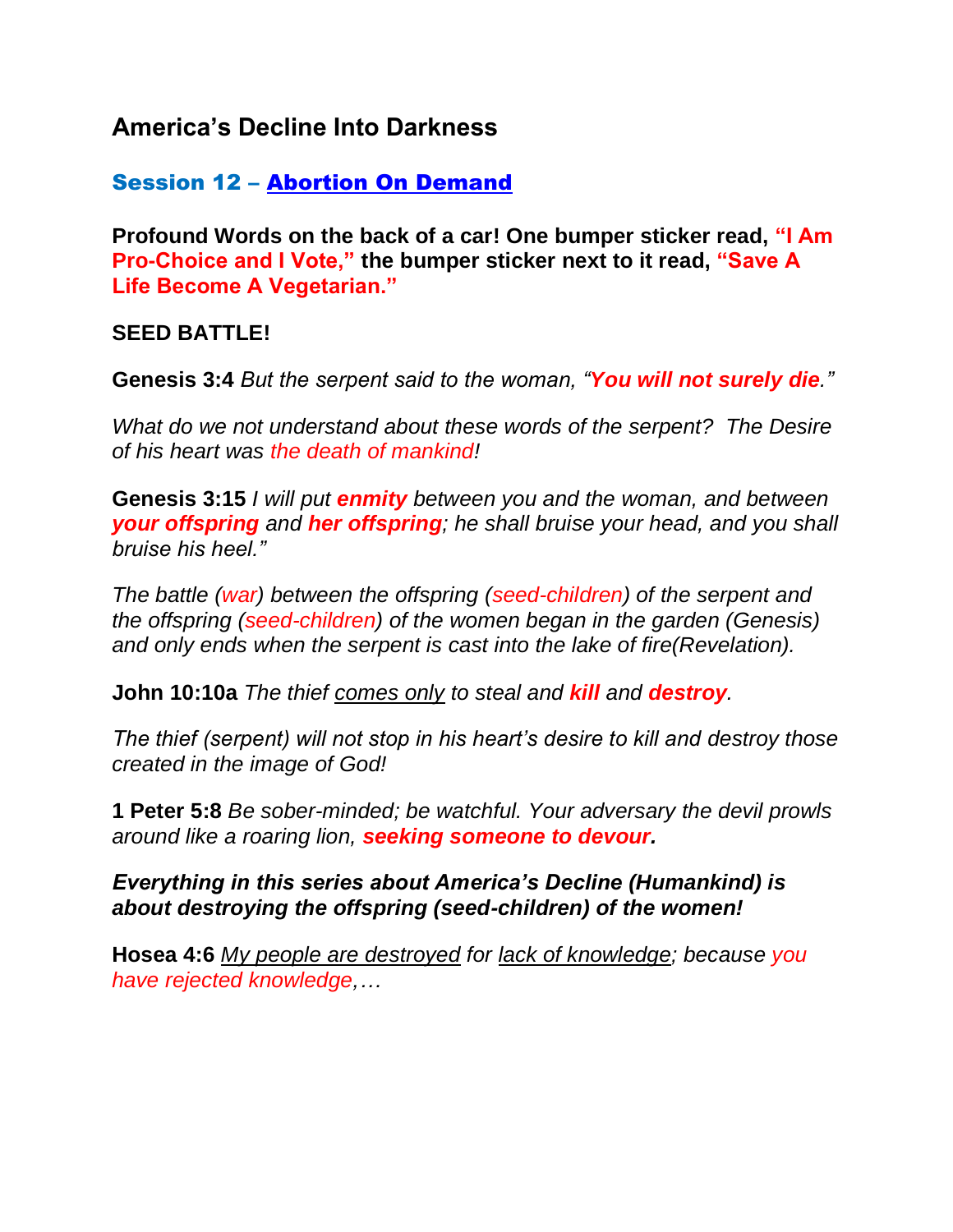## **GLOBALIST TEN COMMANDMENTS**

The Money Changers and the Synagogue of Satan know our weaknesses based on their thousands of years observing humanity and they are so emboldened by our continuous rejection of the knowledge and wisdom given by God they have for thousands of years told us their plans. They even right them in stone. From the towel of Nimrod to the Georgia Guidestones they have told us of their very own Eugenics Program!

- **1. Maintain humanity under 500,000,000 in perpetual balance with nature.**
- 2. **Guide reproduction** wisely—improving fitness and diversity.
- 3. Unite humanity with a living new language.
- 4. Rule passion—faith—tradition—and all things with tempered reason.
- 5. Protect people and nations with fair laws and just courts.
- 6. Let all nations rule internally resolving external disputes in a world court.
- 7. Avoid petty laws and useless officials.
- 8. Balance personal rights with social duties.
- 9. Prize truth—beauty—love—seeking harmony with the infinite.
- 10. Be not **a cancer on the Earth**—Leave room for nature—Leave room for nature.

# **ATHEISTS ON ABORTION**

**Elisabeth Cornwell**, Richard Dawkins Foundation says, "There's a war on the womb. As a secular pro-lifer, I believe my case is scientifically and philosophically sound. Science concedes that human life begins at fertilization and it follows that abortion is ageism and discrimination against a member of our own species."

**Christopher Hitchens** when asked, "Are you pro-life?" said affirmatively, "Yes." He repeatedly defended using the term "unborn child" against those on the left who say an aborted fetus is nothing more than a growth, an appendix, or a polyp. "Unborn child seems to me to be a real concept. It's not a growth," he says, "you can't say that the issue of rights don't come into question."

# **HUMAN LIFE IS SCARED**

**Every Person Is Created in the Image of God**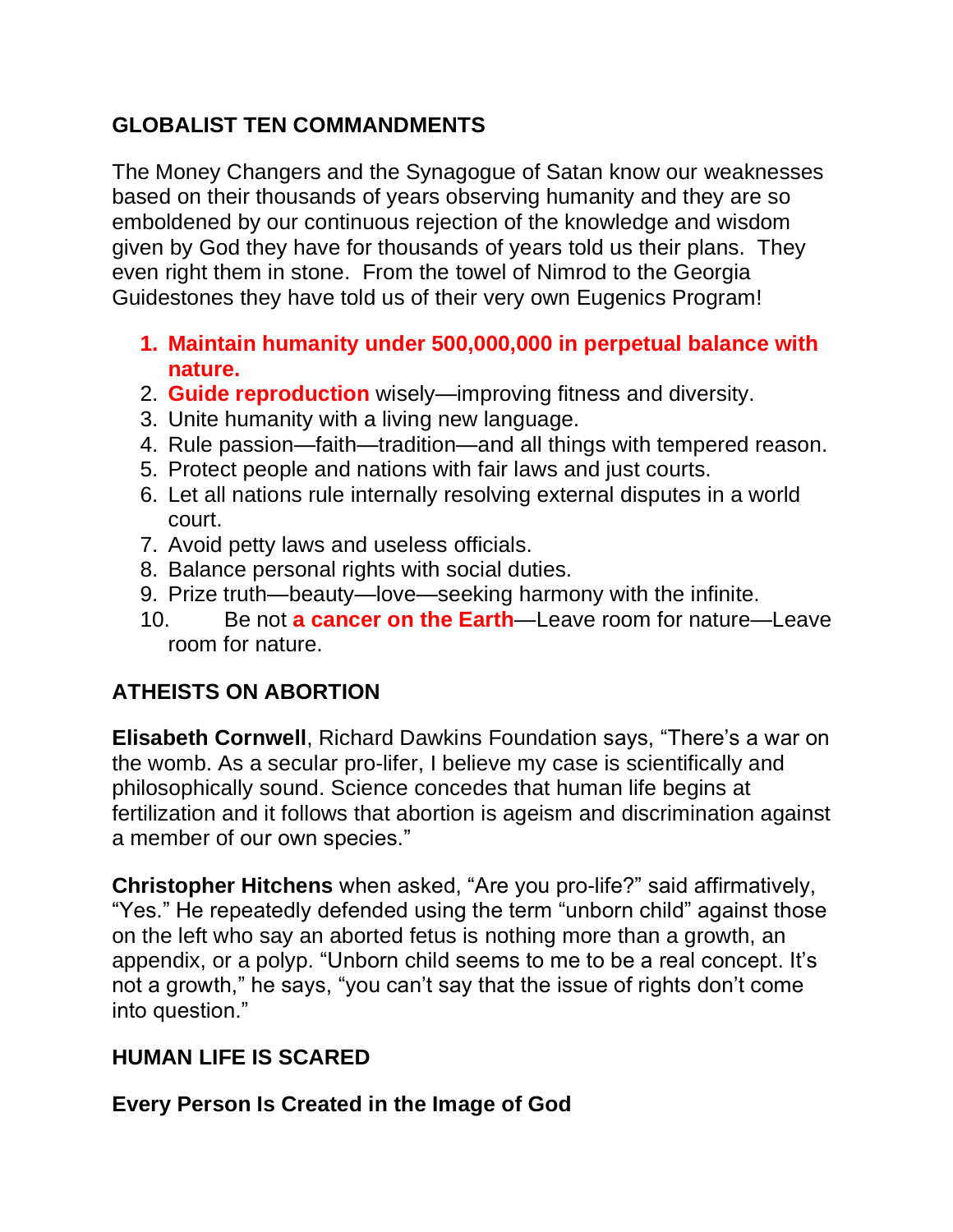**Genesis 1:26,** *Then God said, "Let Us make man in Our image, according to Our likeness; let them have dominion over the fish of the sea, over the birds of the air, and over the cattle, over all the earth and over every creeping thing that creeps on the earth."*

Humanity is set apart from the rest of creation – given His own attributes, personhood and the ability to have relationships, we have the capacity to love and hate, to understand, to think, act, choose and feel.

Our skin, bones, and muscles do not make up the sum of our existence they are merely a vessel that contains the image of God. Everything we need for thinking, acting, feeling, knowing, trusting, and hoping—everything fundamental to being a person—is there, present in the womb.

God's image-bearers have an innate value in creation. God's Word condemns murderers and advocates the strictest possible punishment for their crime - Capital punishment - *"Whoever sheds man's blood, by man his blood shall be shed, for in the image of God He made man"* **(Genesis 9:6).** 

### **Human Life is SACRED because it was Created by God in His Own Image.**

## **God Personally Creates Every Life.**

**Psalm 127:3**, *"Behold, children are a gift of the LORD, The fruit of the womb is a reward."* **Genesis 16:2**, *So Sarai said to Abram, "See now, the LORD has restrained me from bearing children. Please, go in to my maid; perhaps I shall obtain children by her." And Abram heeded the voice of Sarai;* **17:16**, *And I will bless her and also give you a son by her; then I will bless her, and she shall be a mother of nations; kings of peoples shall be from her;* **20:18**, *for the LORD had closed up all the wombs of the house of Abimelech because of Sarah, Abraham's wife;* **25:21**, *Now Isaac pleaded with the LORD for his wife, because she was barren; and the LORD granted his plea, and Rebekah his wife conceived;* 

**1 Samuel 1:19-20**,*Then they rose early in the morning and worshiped before the LORD, and returned and came to their house at Ramah. And Elkanah knew Hannah his wife, and the LORD remembered her. So it came to pass in the process of time that Hannah conceived and bore a son, and called his name Samuel, saying, "Because I have asked for him from the*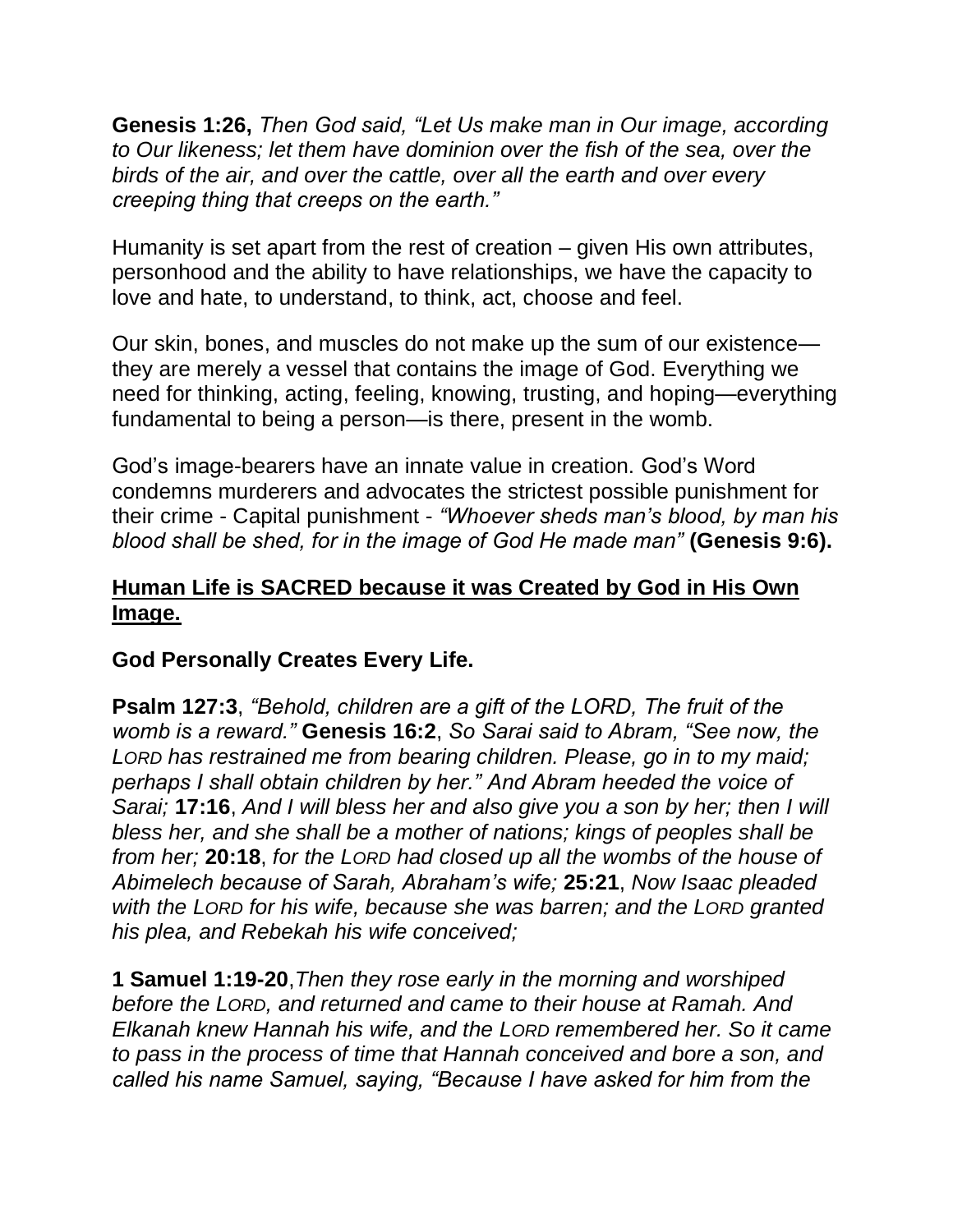*LORD."*; **Ruth 4:13**- *So Boaz took Ruth and she became his wife; and when he went in to her, the LORD gave her conception, and she bore a son.*

In **Acts 17:24**, Paul calls Him *"the God who made the world and all things in it."* **John 1:3**, *All things were made through Him, and without Him nothing was made that was made. "God is not served by human hands, as though He needed anything, since He Himself gives to all people life and breath and all things and He made from one man every nation of mankind to live on all the face of the earth, having determined their appointed times and the boundaries of their habitation, that they would seek God, if perhaps they might grope for Him and find Him, though He is not far from each one of us; for in Him we live and move and exist, as even some of your own poets have said, "For we also are His children."* (**Acts 17:25-28**)

## **God Is Actively Involved In The Formation Of Every Person.**

**Psalm 139:13-16**, *For You formed my inward parts; You covered me in my mother's womb. I will praise You, for I am fearfully and wonderfully made; Marvelous are Your works, And that my soul knows very well. My frame was not hidden from You, When I was made in secret, And skillfully wrought in the lowest parts of the earth. Your eyes saw my substance, being yet unformed. And in Your book they all were written, The days fashioned for me, When as yet there were none of them.*

**Job 10:8-12**, *'Your hands have made me and fashioned me, An intricate unity; Yet You would destroy me. Remember, I pray, that You have made me like clay. And will You turn me into dust again? Did You not pour me out like milk, And curdle me like cheese, Clothe me with skin and flesh, And knit me together with bones and sinews? You have granted me life and favor, And Your care has preserved my spirit.*

## **There Are No Biological Accidents.**

That includes deformities and disabilities. In **Exodus 4:11**, *the Lord said to Moses, "Who has made man's mouth? Or who makes him mute or deaf, or seeing or blind? Is it not I, the Lord?"* 

Every aspect of our being—even those we might consider flaws or defects—has been ordained by the Lord according to His purpose; **John 9:3,** *Jesus answered, "Neither this man nor his parents sinned, but that the works of God should be revealed in him.* Every creation is an act of God.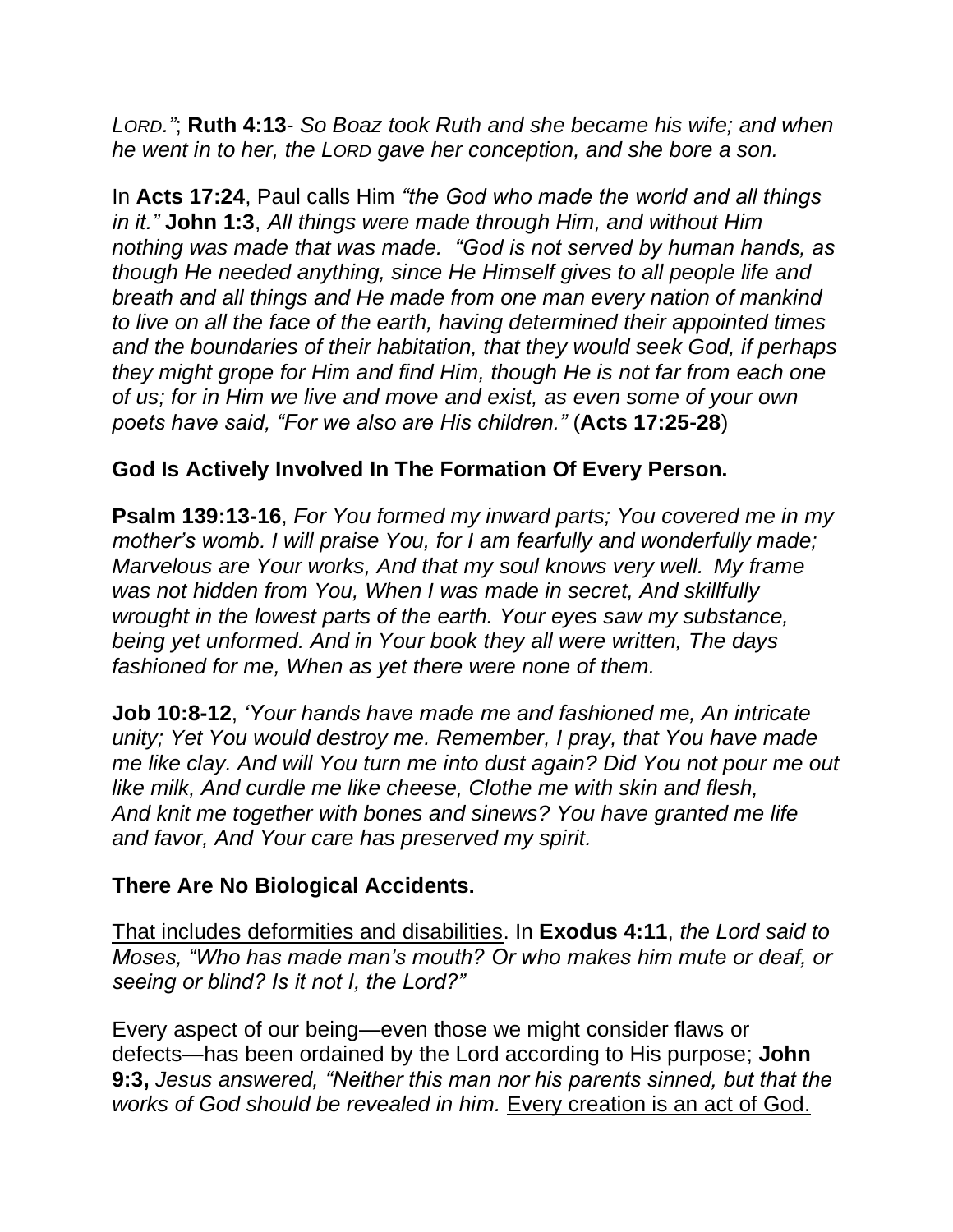Can We Not Understand how fearfully and wonderfully each person has been handmade by the Lord?

## **Every Person Is the Object of God's Loving Care**

God has made special provision for the poor, weak, and helpless. **Psalm 82:3-4**, *Defend the poor and fatherless; Do justice to the afflicted and needy. Deliver the poor and needy; Free them from the hand of the wicked.*

Is there anyone weaker, more helpless, or more defenseless than an unborn child? God insulates children inside their mothers, nourishing and preserving them in warmth, health, and safety and the Lord built in a provision for any harm that might come to a child while it was still in its mother's womb. **Exodus 21:22-25,** *If men struggle with each other and strike a woman with child so that she gives birth prematurely, yet there is no injury, he shall surely be fined as the woman's husband may demand of him, and he shall pay as the judges decide. But if there is any further injury, then you shall appoint as a penalty life for life, eye for eye, tooth for tooth, hand for hand, foot for foot, burn for burn, wound for wound, bruise for bruise.* God's law tells us killing an infant is murder. Scripture doesn't have to use the word *abortion* to make the point any more clear.

# **THE CULTURE OF DEATH**

In 1973, two court cases cast a dark shadow on the soul of America.

**Roe v. Wade, brought us abortion on demand.**

**Doe v. Bolton, expanded the "emotional discomfort" experienced by women, denied an abortion.**

**Deuteronomy 32:17** *They sacrificed unto devils, not to God; to gods whom they knew not, to new gods that came newly up, whom your fathers feared not.*

**THE ROLLINGSTONE** - How the Satanic Temple Could Bring Abortion Rights to the Supreme Court

By using the same religious liberty argument as Hobby Lobby, The Satanic Temple is trying to have its members exempted from state abortion laws. By DAVID S. COHEN 8-24-2020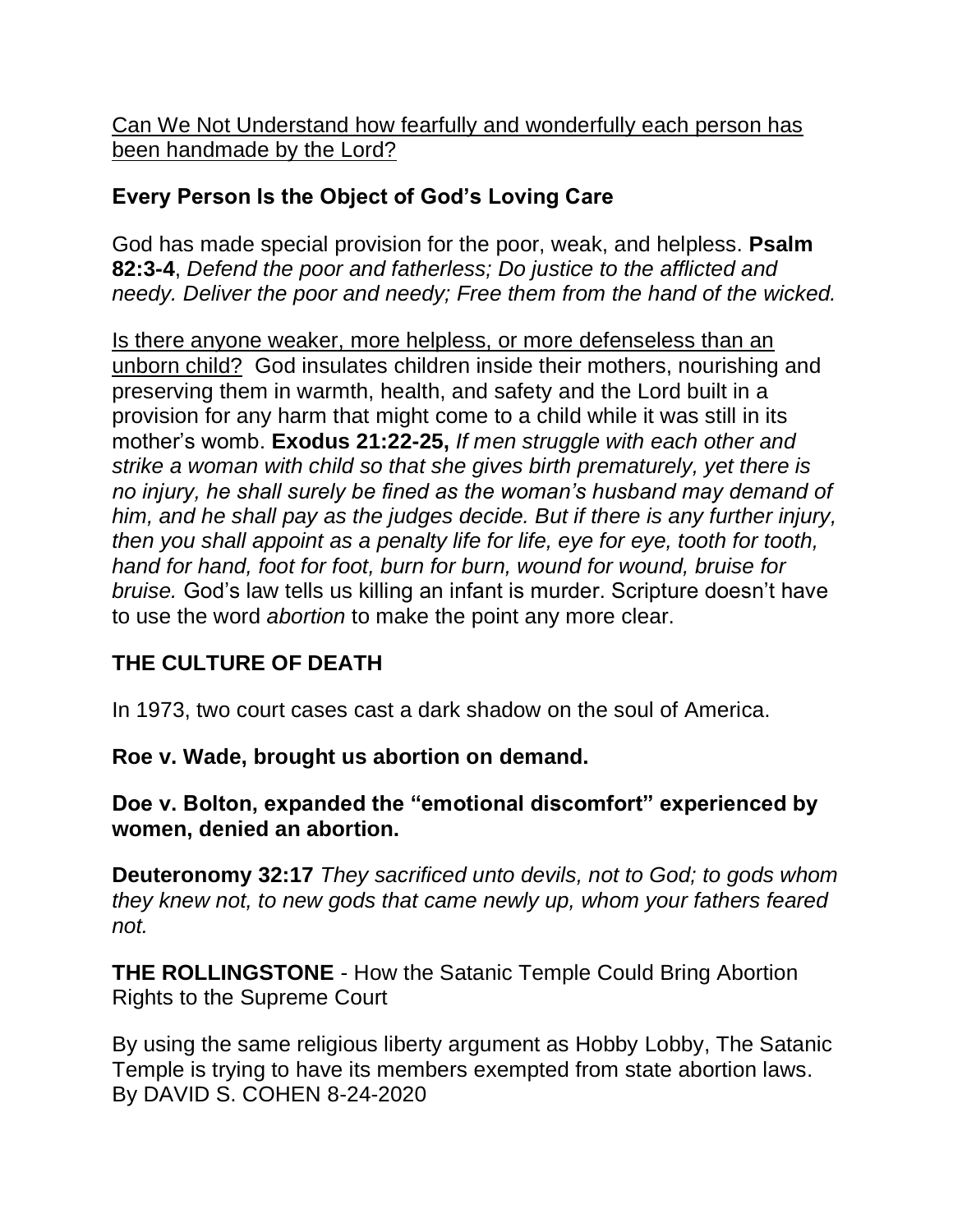Particularly, The Satanic Temple has fought this battle over abortion. The third tenet of the religion is "One's body is inviolable, subject to one's own will alone." Thus, The Satanic Temple claims that the obstacle course of abortion restrictions that states impose on the procedure should not apply to its members because doing so violates their sincerely-held religious beliefs. As the church's reproductive rights spokeswoman puts it, "No Christian would tolerate a law that insists state counseling is necessary before someone can be baptized. Our members are justly entitled to religious liberty in order **to practice our rituals** as well."

**THE HILL** - Satanic Temple To Challenge Texas Abortion Law Citing Religious Freedoms BY JORDAN WILLIAMS - 09/06/21 11:35 AM EDT

*"The religion announced last week that its lawyers sent a letter to the Food and Drug Administration asking that its members have access to abortion medication without being subject to its regulations.*

*TST argues that its members should have access to the medications under the Religious Freedom Restoration Act, which allows Native Americans to have access to drugs for their religious rituals."*

**Facebook Post After the Texas Abortion Law Passed 8/2021**

**This Is Why We All Panicked When RBG Died. In Case Anyone Was Wondering.**

**Comments – "BINGO," "I am so full of rage," "1973 was more progressive than 2021. Disgusting!" "Disgraceful on so many levels." "Sure was. I tried explaining that to my 13-year old. It makes me nervous to raise girls right now.**  $\left(\frac{1}{2}\right)^n$ 

**(The Three Most Dangerous Words in the World Today – IT'S A GIRL – many countries 99% of all abortions are female)**

**Jeremiah 32:35** *And they built the high places of Baal, which are in the valley of the son of Hinnom, to cause their sons and their daughters to pass through the fire unto Molech; which I commanded them not, neither came it into my mind, that they should do this abomination, to cause Judah to sin.*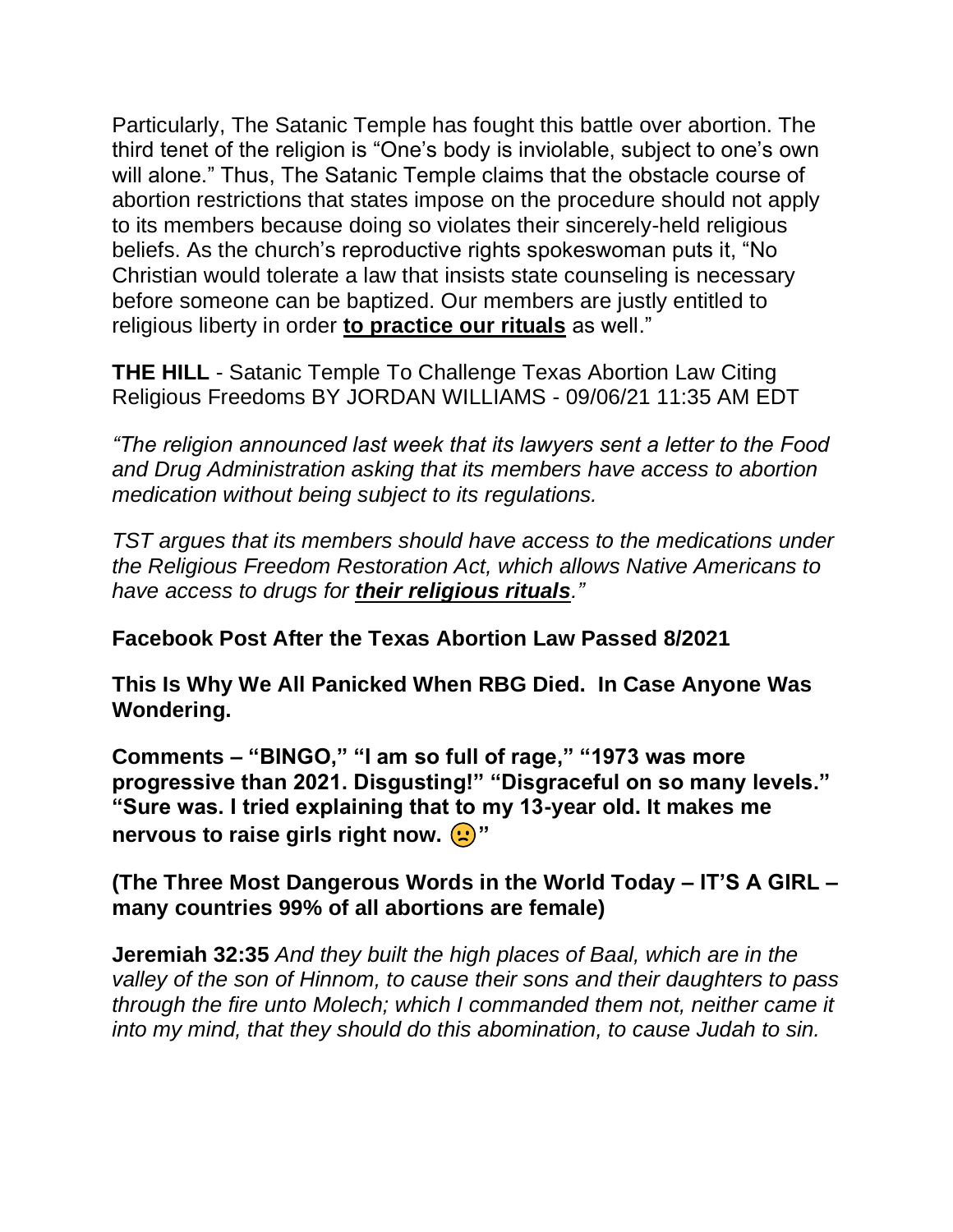## **GOD IS DEAD AND THE SYSTEM OF MAN IS ON THE THROWN**

Friedrich Nietzsche heralds the "death of God" in his book Zarathustra in 1884. Man eliminated God and in place of God placed a new rationalism based on science not on the divine. Man now placed himself on the thrown of God! R.J. Rushdoony said; *"If the source of law is the individual, then the individual is the god of that system…if the source of law is our court then the court is our god. If there is no higher law beyond man, then man is his own god…When you choose your authority, you choose your god, and when you look for your law, and there is your god! With the death of God we moved to relative morality no longer did we operate by a universal moral standard, each individual and country made laws that are arbitrary:*"

**Psalm 36:2-4** – *For he flatters himself in his own eyes that his iniquity cannot be found out and hated. 3 The words of his mouth are trouble and deceit; he has ceased to act wisely and do good. 4 He plots trouble while on his bed; he sets himself in a way that is not good; he does not reject evil.*

Either God is our lawgiver, or it is man.

After 200 years of fighting for "unalienable rights" a dynamic shift in our culture led to the violation of the right to life as stated in our Declaration of Independence; "We hold these Truths to be self-evident, that all Men are created equal, that they are endowed by their Creator with certain unalienable Rights, that among these are Life, Liberty and the Pursuit of Happiness." Our Declaration emphasizes that rights do not come from government but from our Creator and the first right is life. We must recognize unrighteous Judiciaries making certain actions legal will not make it moral in the shadow of God's Word.

In Nazi Germany Hitler became the Law. The laws he created were made in his image and he who controls the laws controls the agenda of the nation. During the Nuremberg trials Hermann Goering, Chief of the Nazi Luftwaffe stated: "We had orders to obey the head of State." Ernst Kaltenbrunner, Chief of the Gestapo stated: "When I saw the newspaper headline 'Gas Chamber Expert Captured' and an American lieutenant explained it to me, I was pale in amazement. How can they say such things about me? I have only done my duty." These men argued they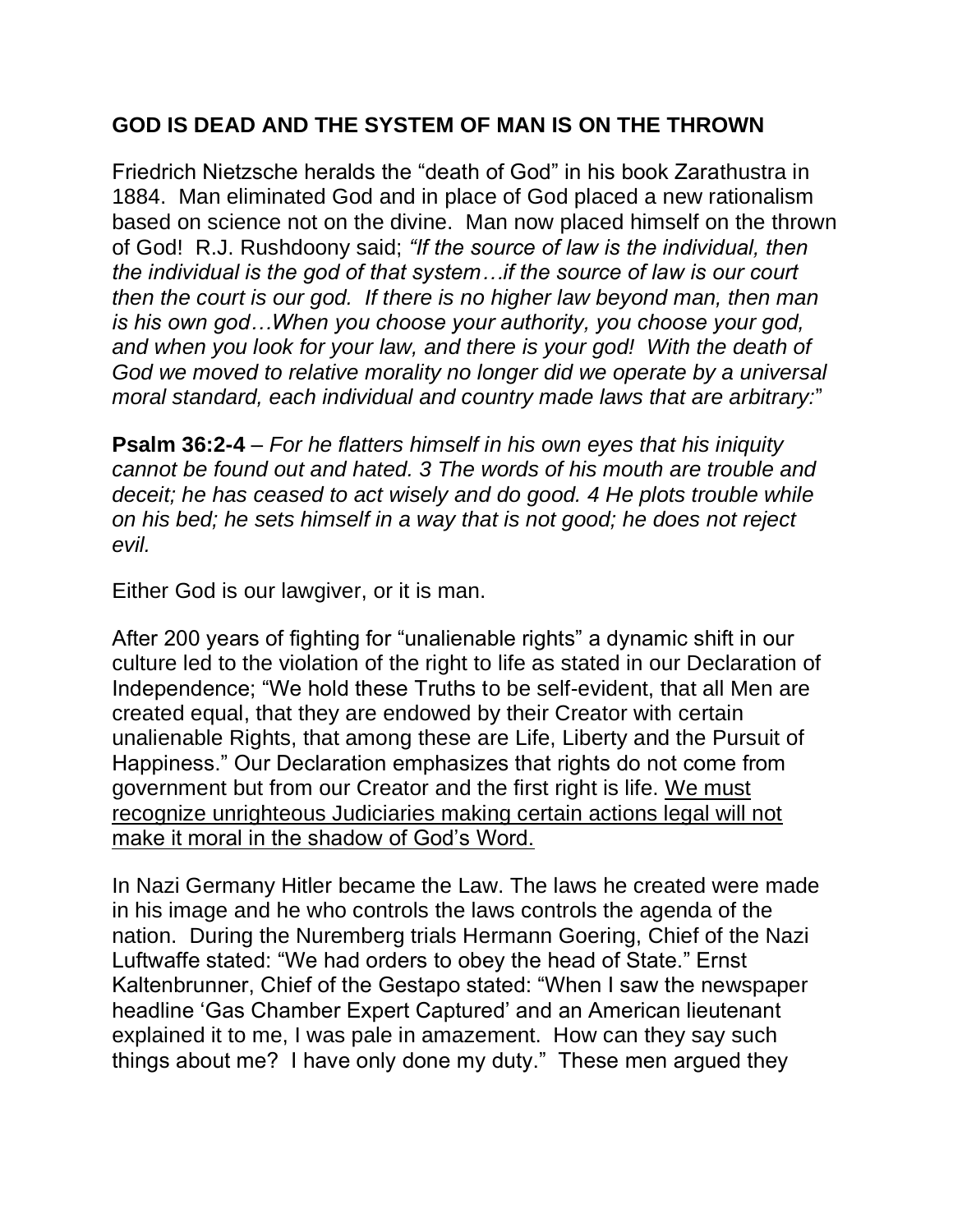were following the Laws of Germany and of war, they committed no crime nor broken any laws.

In the American Holocaust, abortionists use the same argument as Hitler's cronies; they are not murderers because they are not breaking any laws! Abortion is of the devil – it is a lie straight from the father of lies; John 8:44, *You are of your father the devil, and you want to do the desires of your*  father. He was a murderer from the beginning, and does not stand in the *truth because there is no truth in him. Whenever he speaks a lie, he speaks from his own nature, for he is a liar and the father of lies.*

After 48 years of Roe V. Wade and over 70 million innocent lives lost somehow, we wonder how a young man can walk into an elementary school and murder dozens of innocent individuals most of whom were six and seven year old children. Our nation has a heart blinded to the truth found in God's Work but open to a lie of the Serpent as in the Garden the deception worked; **Genesis 3:5** *For God doth know that in the day ye eat thereof, then your eyes shall be opened, and ye shall be as gods, knowing good and evil.*

## **PROGRESSIVE AMERICA**

It was during the 1860's that we see an increase in publications that promoted sexual freedom, birth control and abortion. During this period there were attempts made to slow the grown of materials associated with these issues but the spread continued. By the early 1900's especially the "Roaring 20's" there was a greater expansion of pornography and sexual freedom in the United States. During this period a powerful and driven woman by the name of Margaret Sanger began her campaign for contraception and later abortion. Many of you may not recognize the name Margaret Sanger unless you follow Hillary Clinton who is a recipient of the Margaret Sanger Award.

Sanger a social reformer introduced this country to the first Birth Control Clinic in 1916. In 1921, Sanger established the American Birth Control League, in 1923; she opened the first legal birth control clinic in the United States, named the Birth Control Clinical Research Bureau. These organizations merge to become today's Planned Parenthood Federation of America. In 1929, Sanger started the National Committee on Federal Legislation for Birth Control to advance her cause through legal channels.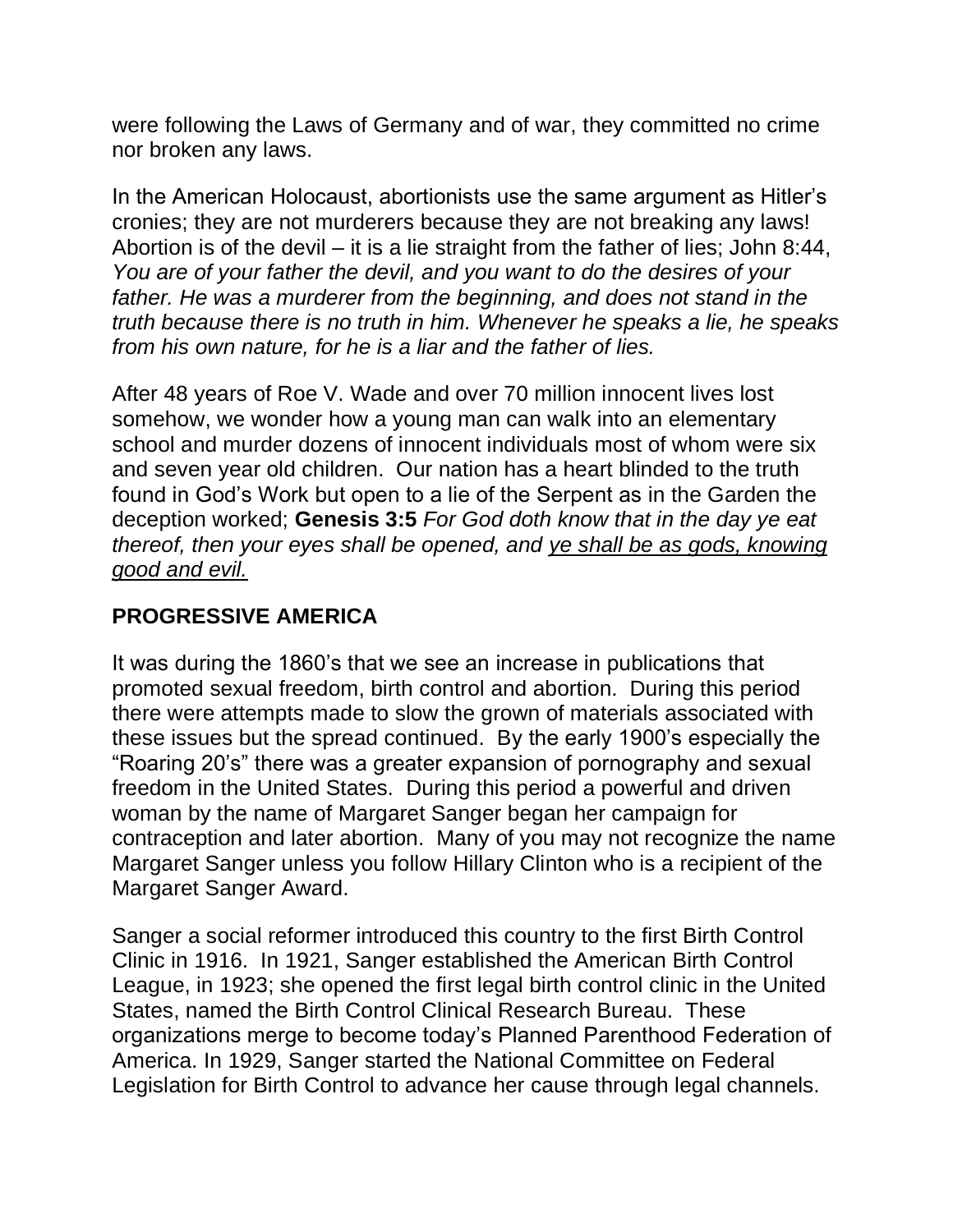The main goal of this Committee was to make it legal for doctors to freely distribute birth control.

Margaret Sanger was a strong proponent of the Eugenics program. Eugenic comes from the Greek, eugenes meaning "well-born, of good stock." It was through Eugenics that she along with American scientist could make an "improvement" in the human race via birth control, euthanasia and eventually abortion of the "unfit" (imbecility, criminal behavior, races seen as inferior to Anglo Saxon's, nervous exhaustion, moral looseness, etc.). There are many that speculate that the Eugenics Program focused on controlling the Black population in our country and still functions in that capacity (http://www.blackgenocide.org/sanger.html).

The Germans of World War II adopted our Eugenics model and held up The U.S. Immigration Restriction Act of 1924, which prohibited the immigration of those with hereditary illnesses and entire ethnic groups in their attempt at creating a superior race. Many of the ecumenists in American did not agree with the Totalitarian government but praised the sterilization laws of the Nazi's.

Margaret Sanger and her ally Alfred C. Kinsey with his studies: Sexual Behavior in the Human Male; Sexual Behavior in the Human Female drove the birth control and abortion train full steam ahead. We now know the socalled facts in the Kinsey Studies were fabricated by Kinsey to satisfy his own sexual adventures. We also know from the woman in the Roe v. Wade case, Norma McCorvey, that the case was based on a fabricated rape, and that the attorneys misled her and the court. The very foundations of the pro-choice movement are based on lies and deception!

In 1964, the so called "unconditional war on poverty" was introduced by President Lyndon B. Johnson. At that time the percentage of out-ofwedlock births was around 7 percent in 2019, 40 percent – From the CDC The percentage of all births to unmarried women was 40.0%. For our purposes I pulled the following; non-Hispanic black (70.0% - Median Household Income \$43,892) Hispanic (52.1%), and non-Hispanic AIAN women (69.0%) non-Hispanic white (28.2% - Median Household Income \$65,902), non-Hispanic Asian (11.7% - Median Household Income \$87,243). This program penalized marriage, destroying the family structure and increasing abortion rates among the poorest demographic! Things Are Not What They Seem To Be!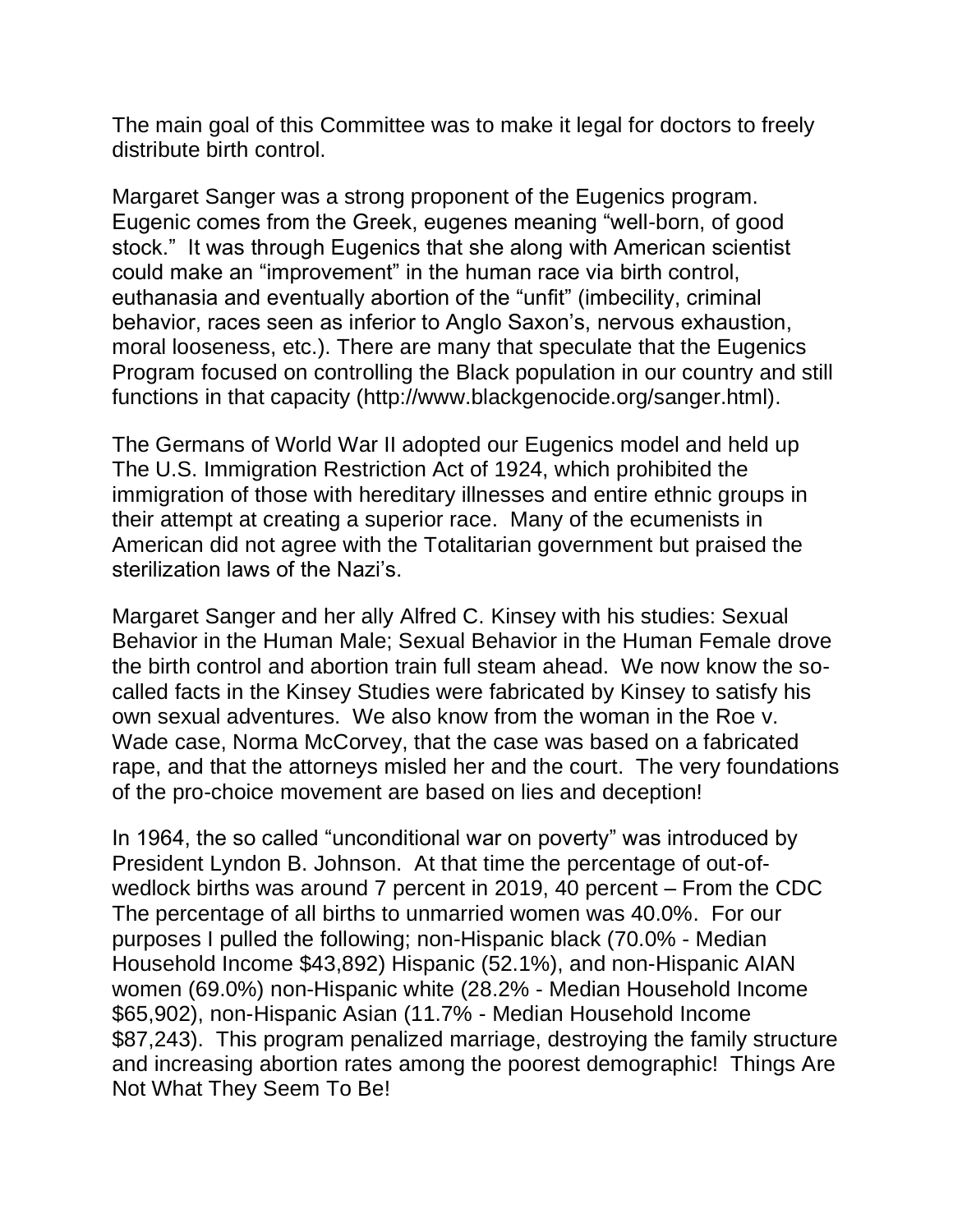**Genesis 4:8-12** *Now Cain said to his brother Abel, "Let's go out to the field." While they were in the field, Cain attacked his brother Abel and killed him. Then the Lord said to Cain, "Where is your brother Abel?" "I don't know," he replied. "Am I my brother's keeper?" The Lord said, "What have you done? Listen! Your brother's blood cries out to me from the ground. Now you are under a curse and driven from the ground, which opened its mouth to receive your brother's blood from your hand.*

## **YES! Blood has an Electronic Frequency!!**

*Research On Electricity Frequency Property of Blood (Sheng Wu Yi Xue Gong Cheng Xue Za Zhi. 2006 Feb;23(1):36-40.)*

*Abstract - On the basis of our previous work, the electric frequency property of human blood in different components, in physiological state and in pathological state (diabetes) are tested and analyzed in the range of 1Hz-20MHz progressively*

**The blood of 70+ million aborted babies cries out to God the Father from the ground of American! What is He to do with us?!!!**

## **AMERICA'S KING DEMANDS SACRIFICE**

Step by Step, the Dark Forces have moved America toward its Secret Destiny (Manly P. Hall) and it should be apparent to any Christian we have established and solidified the God/King/Goddess System in America. Just as the Nation of Israel rejected God to be King over them preferring to be as the other nations that were already under the God/King/Goddess System.

(**Deuteronomy 32**:**8-9** *When the Most High gave to the nations their inheritance, when he divided mankind, he fixed the borders of the peoples according to the number of the sons of God. 9 But the Lord's portion is his people, Jacob his allotted heritage.* **Psalms 82:1-8** God has taken his place in the divine council; in the midst of the gods he holds judgment: 2 "How long will you judge unjustly and show partiality to the wicked? Selah 3 Give justice to the weak and the fatherless; maintain the right of the afflicted and the destitute. 4 Rescue the weak and the needy; deliver them from the hand of the wicked." 5 They have neither knowledge nor understanding, they walk about in darkness; all the foundations of the earth are shaken. 6 I said, "You are gods, sons of the Most High, all of you; 7 nevertheless, like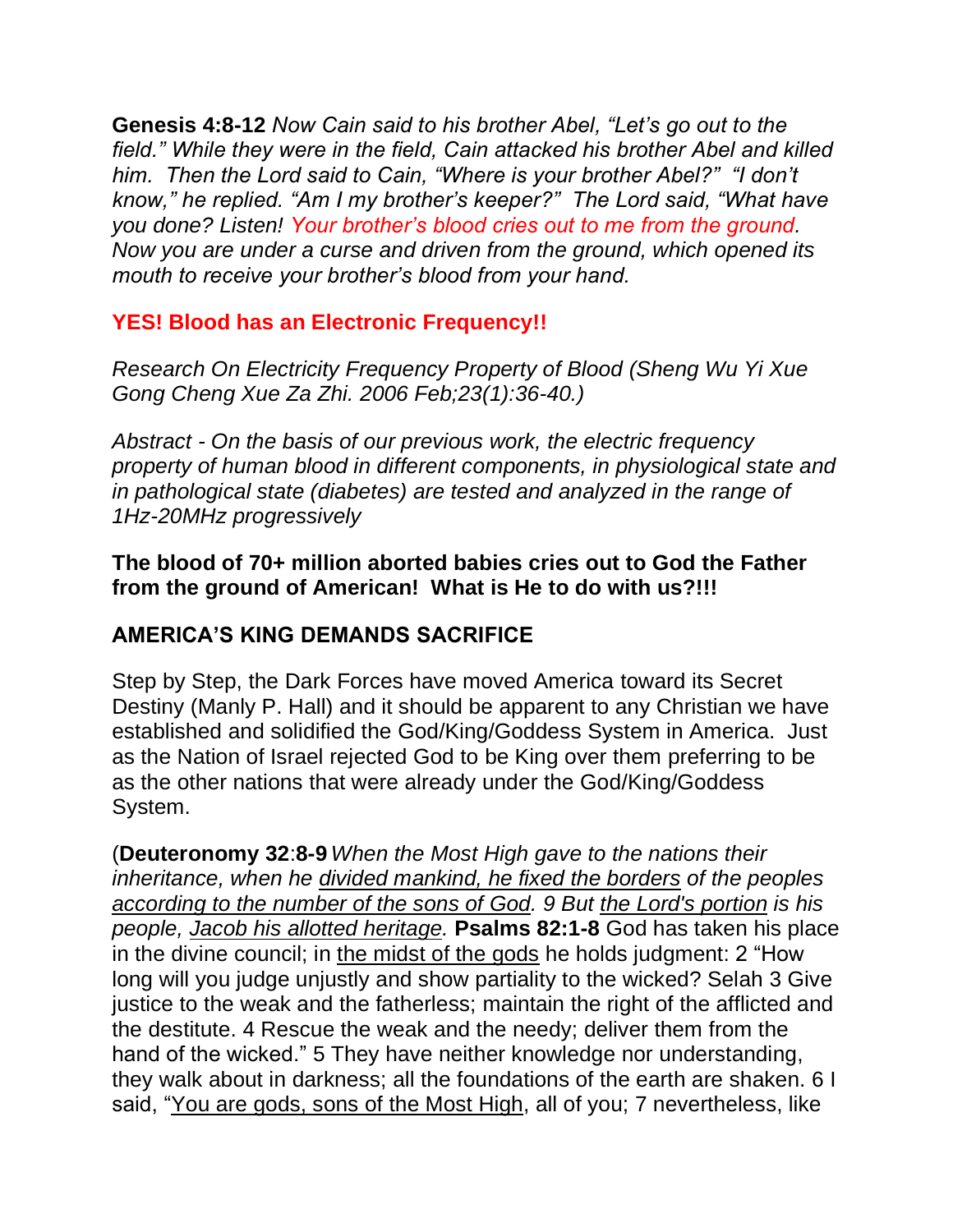men you shall die, and fall like any prince." 8 Arise, O God, judge the earth; for you shall inherit all the nations!

**1 Samuel 8: 4-7** Then all the elders of Israel gathered themselves together, and came to Samuel unto Ramah, 5 And said unto him, Behold, thou art old, and thy sons walk not in thy ways: now make us a king to judge us like all the nations. 6 But the thing displeased Samuel, when they said, Give us a king to judge us. And Samuel prayed unto the Lord. 7 And the Lord said unto Samuel, Hearken unto the voice of the people in all that they say unto thee: for they have not rejected thee, but they have rejected me, that I should not reign over them. **1 Samuel 8:19-20** Nevertheless the people refused to obey the voice of Samuel; and they said, Nay; but we will have a king over us; 20 That we also may be like all the nations; and that our king may judge us, and go out before us, and fight our battles.)

Just as with Israel their weak and compromised religious leaders (**1 Sam. 8:4**) led Israel away from dependence on God to the System of Man (God/Goddess/King) so, America's weak, wimpy, compromised Church sat in silence watching as our national leader's moved to centralize power. The Church then and now played by the great deceiver to move America toward its secret destiny designed in the shadows at its founding – E Pluribus Unum (Latin-"Out of Many, One" meaning-the god of many names!) Novus Ordo Seclorum ("a new order of the ages").

America's New Master (System of Man) and its Judges in the Court system excluded a whole population of people from the Equal Protection Clause in the Fourteenth Amendment; nor shall any State deprive any person of life, liberty, or property, without due process of law; nor deny to any person without its jurisdiction the equal protection of the laws. The courts decided if a child was in the mother's womb it was not a human being and could be aborted (murdered)!

(**1 Samuel 8:10-18** And Samuel told all the words of the Lord unto the people that asked of him a king. 11 And he said, This will be the manner of the king that shall reign over you: He will take your sons, and appoint them for himself, for his chariots, and to be his horsemen; and some shall run before his chariots. 12 And he will appoint him captains over thousands, and captains over fifties; and will set them to ear his ground, and to reap his harvest, and to make his instruments of war, and instruments of his chariots. 13 And he will take your daughters to be confectionaries, and to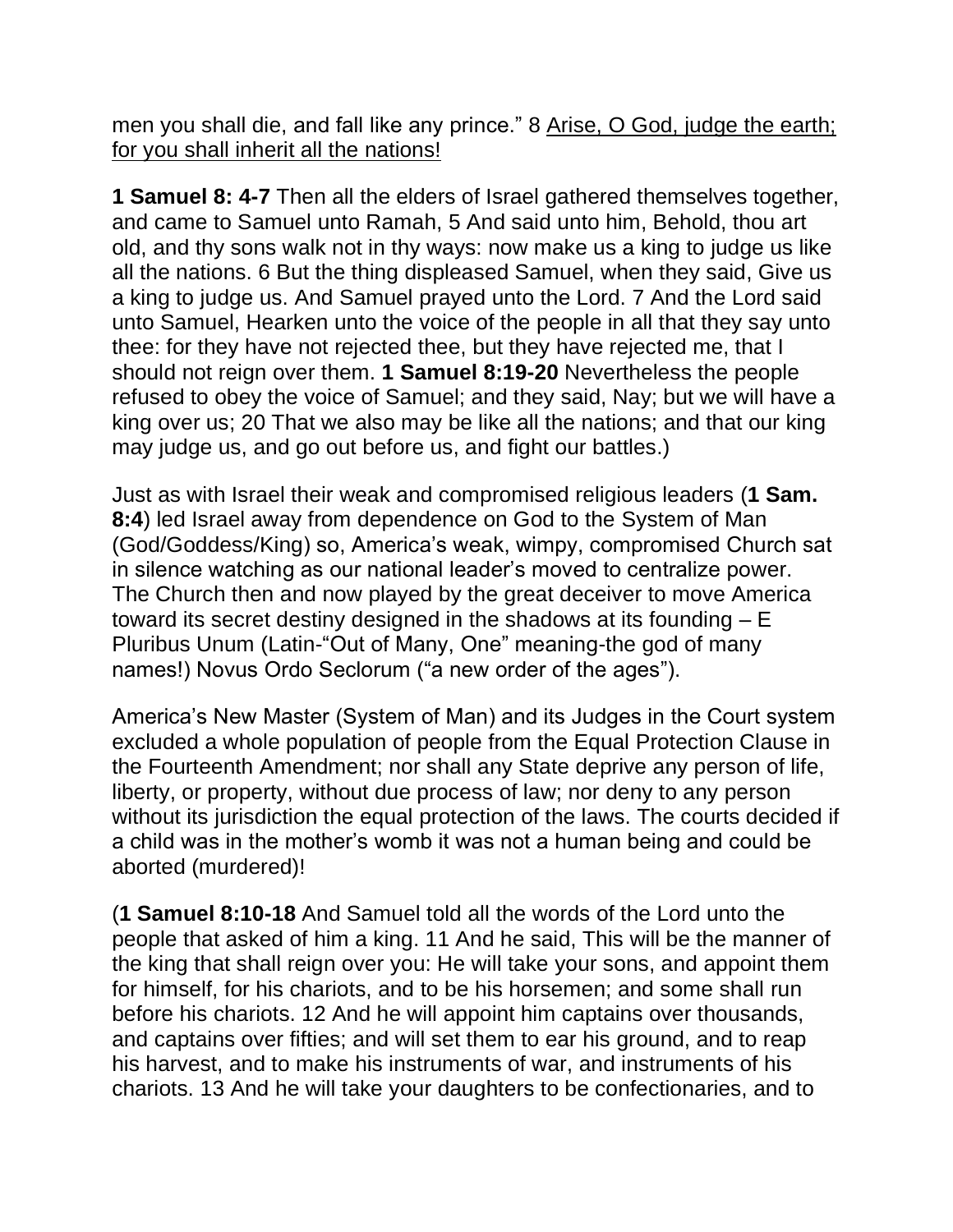be cooks, and to be bakers. 14 And he will take your fields, and your vineyards, and your oliveyards, even the best of them, and give them to his servants. 15 And he will take the tenth of your seed, and of your vineyards, and give to his officers, and to his servants. 16 And he will take your menservants, and your maidservants, and your goodliest young men, and your asses, and put them to his work. 17 He will take the tenth of your sheep: and ye shall be his servants. 18 And ye shall cry out in that day because of your king which ye shall have chosen you; and the Lord will not hear you in that day.)

Just as ancient Israel, America has embraced the gods/goddesses of the Ancient Canaanite Religions demanding Sacrifice of crops, animals and children in order to gain favor. Everything that Satan does is a Distorted Imitation a Counterfeit of God's redemptive plan! The fertility god/goddesses in their temples had both female and male temple prostitutes. The children born to the women provided a steady supply of babies for Sacrifice which included the occult practices of Torture, Blood Drinking, Organ Removal and Cannibalism. (Moloch/Molech - Astoreth-Canaanite version of Inanna/Ishtar, Hadad-Adad-Baal - storm (and thus rain) god responsible for crops growing, Nikkal - goddess of fruits, Tanit consort of Baal, Hammon)

The World's Abortion System with its associated For-Profit system (Stem Cell-DNA (Vaccine Development and Testing), Organ harvesting for research) is nothing more than a revival of the Ancient Canaanite Occult Child Sacrifice System!

#### Never In All Of Human History Has The Worship Of And The Sacrifice To Demons Been As Great As It Is Today!!

## **IN THE HANDS OF A RIGHTEOUS GOD**

**Psalm 96:12-13** let the field exult, and everything in it! Then shall all the trees of the forest sing for joy 13 before the Lord, for he comes, for he comes to judge the earth. He will judge the world in righteousness,

The Bible makes it clear that human life begins at conception - David's words in **Psalm 139:13-16** *You made all the delicate, inner parts of my body and knit me together in my mother's womb. Thank you for making me so wonderfully complex! Your workmanship is marvelous – how well I know it. You watched me as I was being formed in utter seclusion, as I was*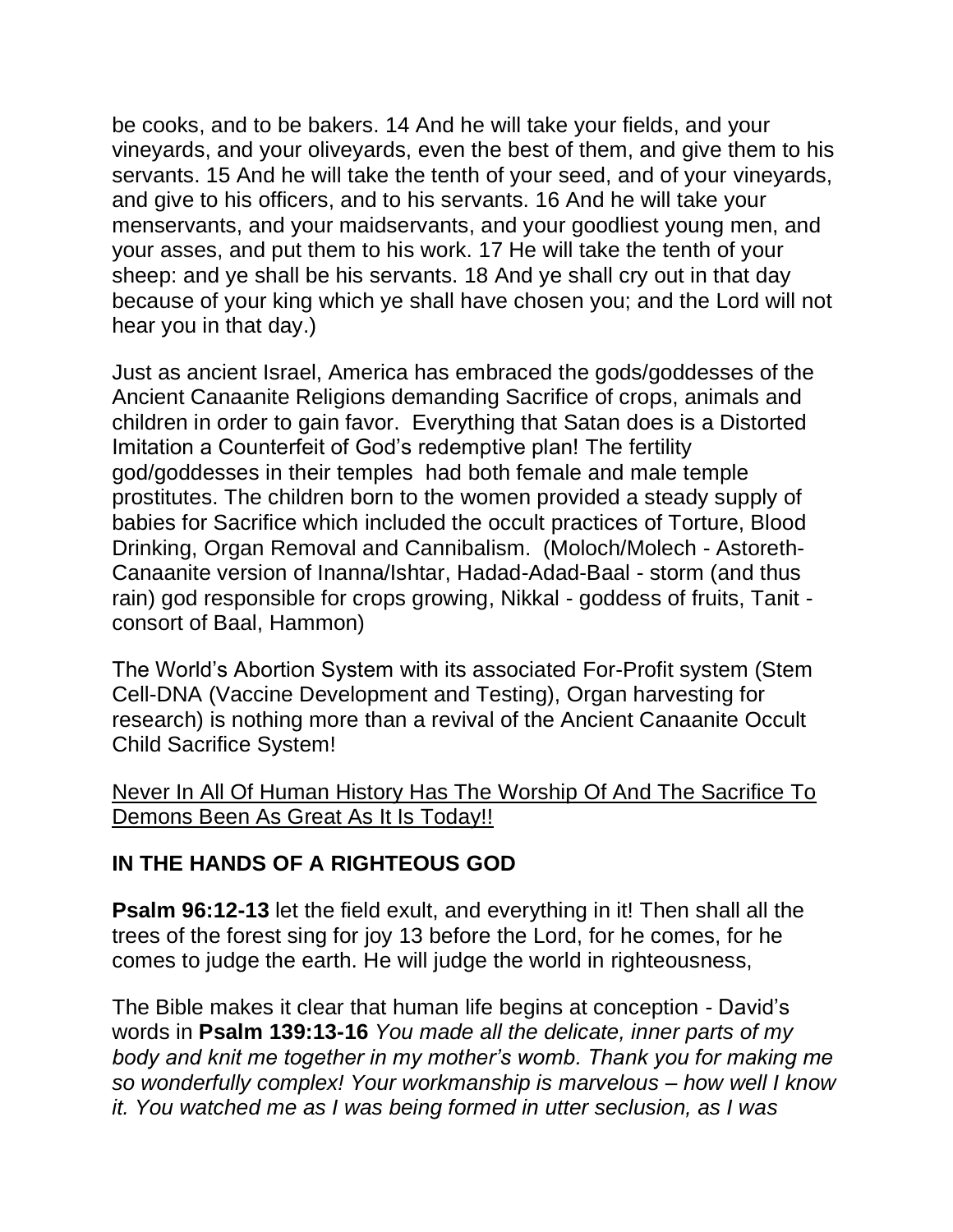*woven together in the dark of the womb. You saw me before I was born. Every day of my life recorded in your book.*

Every moment was laid out before a single day had passed. At the moment of conception life begins at the hands of God. Man deceived by the evil one, began to use words like; **mass of tissue, fetuses, embryos, product of conception** in order to dehumanize the child created by the God of Conception!

We make abortion a woman's rights issue and remove the moral issue. The Women Liberation Movement must eliminate the chains of child birth and child rearing that bound women and deigned them the freedoms given men to have sex and walk away! Nothing New Under The Sun!!

#### This is what the **Physicians Association of Planned Parenthood had to say about pregnancy, quote: "Abortion is a treatment for unwanted pregnancy, the second sexually transmitted disease."**

The fate of millions of the most vulnerable among us was signed, sealed, and delivered. In the womb designed to nurture and be a place of protection for the yet to be born has now become a chamber of death.

Our Creator said in **Genesis 1:27 –** *"God created man in His own image, in the image of God He created him; male and female He created them"*. The Creator has told us in His word that all of humanity is created "in the image of God." In America Planned Parenthood **is aborting a child every 95 seconds and** is funded by American Tax Dollars with laws upheld by our government.

In **Jeremiah 1:5** here is what the Lord had to say to the prophet: *"I knew you before I formed you in your mother's womb. Before you were born I set you apart and appointed you as my prophet to the nations."*

**God obviously has a plan and purpose for every little boy and girl conceived!** Despite the clear Words of God we live in a country where every third baby conceived is murdered in the womb. How has a country that was once recognized as a Christian Nation supporting abortion internationally with an estimated sixty million abortions annually? We allow the murder of millions of unborn children while writing laws prohibiting the use of goldfish as prizes so as not to dull humanitarian feelings and corrupt the morals of those who abuse the goldfish.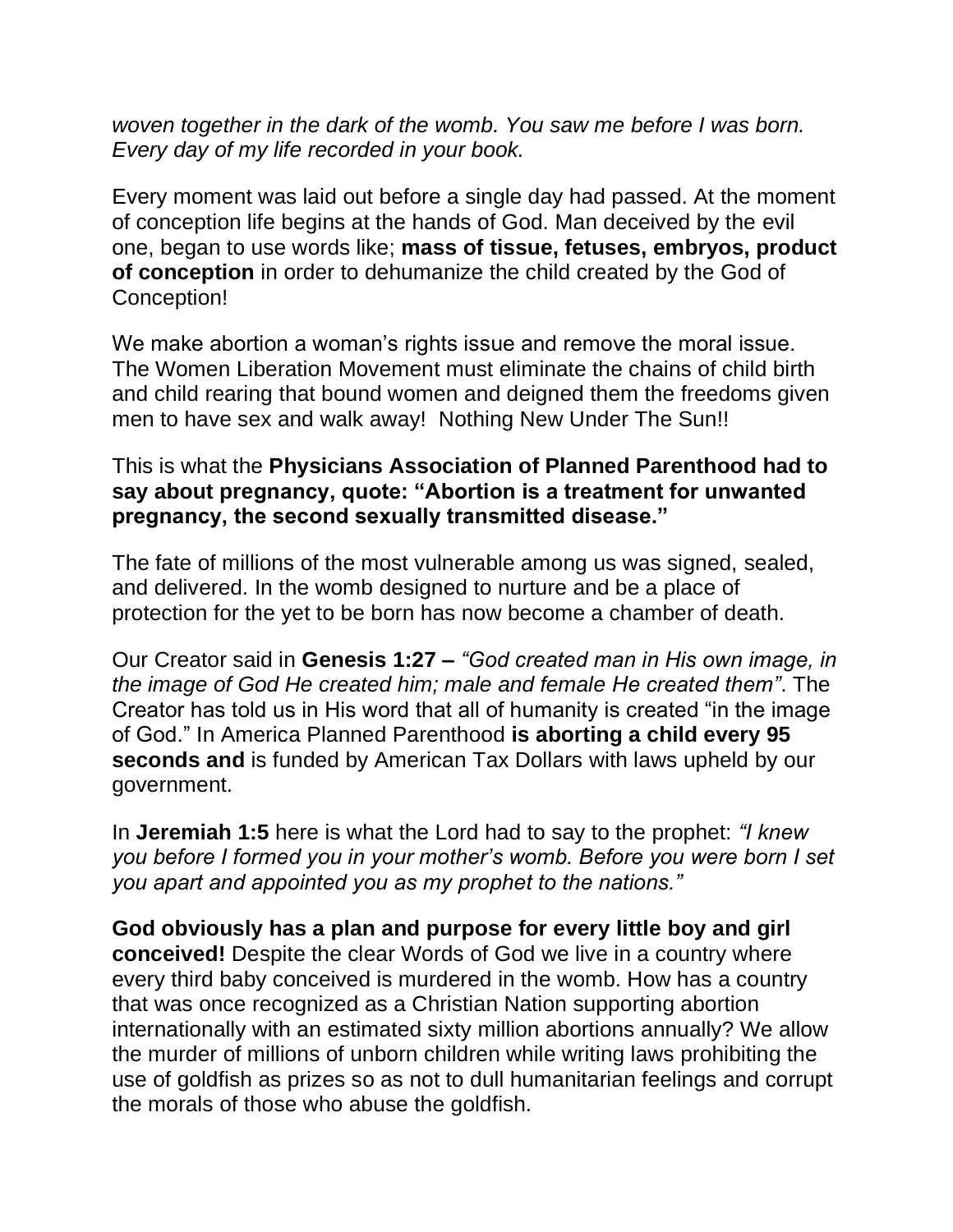We applaud when we extend abortion to include the execution of a child outside of the womb and call it After-Birth Abortion After-Birth Abortion: Why Should The Baby Live?

#### FREE

Alberto Giubilini1, Francesca Minerva2 Correspondence to Dr Francesca Minerva, CAPPE, University of Melbourne, Melbourne, VIC 3010, Australia; francesca.minerva@unimelb.edu.au

#### Abstract

Abortion is largely accepted even for reasons that do not have anything to do with the fetus' health. By showing that (1) both fetuses and newborns do not have the same moral status as actual persons, (2) the fact that both are potential persons is morally irrelevant and (3) adoption is not always in the best interest of actual people, the authors argue that what we call 'afterbirth abortion' (killing a newborn) should be permissible in all the cases where abortion is, including cases where the newborn is not disabled.

http://dx.doi.org/10.1136/medethics-2011-100411

"Here is the conflict in its brutal simplicity: the Judeo-Christian concept of life vs. the humanistic, evolutionary view. The humanists may pride themselves on their creation of a new man, but make no mistake-take their perspective to the nth degree and you have one group of people deciding whether others should be able to live or die." Dr. D. James Kennedy

**The darkness will only grow darker and No President, No Law or Regulation our Government creates will slow the decline. We have a heart problem, a SPIRITUAL PROBLEM and until we return our hearts to the God of the Bible the Light will not return to our country.**

### **WORD**

**Ezekiel 7:3-4** *Now the end is upon you, and I will send my anger upon you; I will judge you according to your ways, and I will punish you for all your abominations. 4 And my eye will not spare you, nor will I have pity, but I will punish you for your ways, while your abominations are in your midst. Then you will know that I am the Lord.*